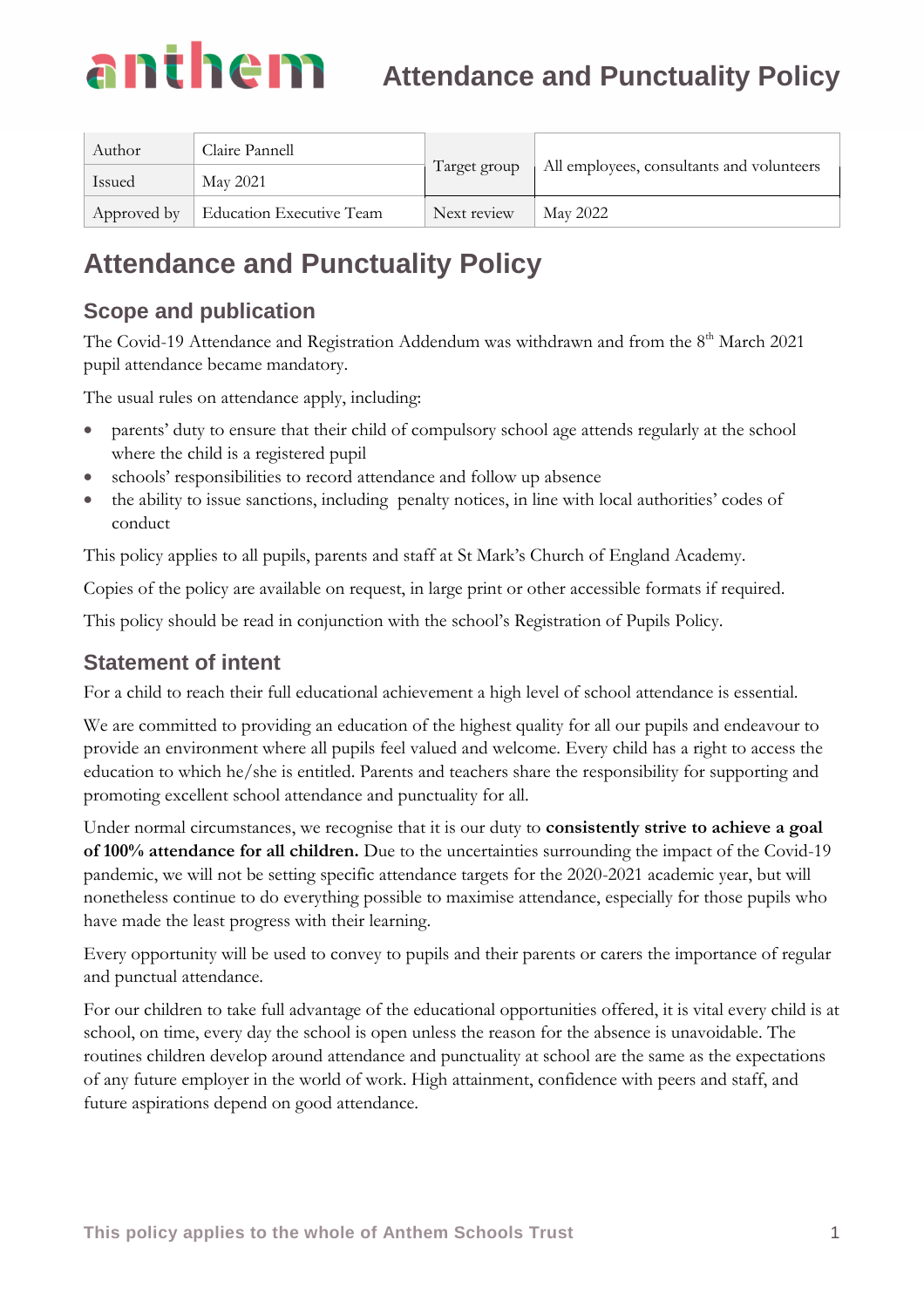# **Antine In** Attendance and Punctuality Policy

#### **Department for Education (DfE) guidance -***School Attendance* **(2020)**

The DfE states that schools should:

- promote good attendance and reduce absence, including persistent absence
- ensure every child has access to full-time education
- act early to address patterns of absence

And that parents must:

• perform their legal duty by ensuring children of compulsory school age who are registered to a school must attend regularly

And that pupils must:

• be punctual to their lessons.

#### **We believe good attendance is important because:**

- statistics show a direct link between under-achievement and attendance below 95%
- regular attenders make better progress, both socially and academically
- regular attenders find school routines, schoolwork and friendships easier to cope with
- regular attenders find learning more satisfying
- regular attenders are more successful in transferring between primary school, secondary school and higher education, employment or training.

#### **Promoting good attendance**

The foundation for good attendance is a strong partnership between the school, parents and the child.

To help us all to focus on this we will:

- Provide information on all matters related to attendance in our termly Newsletter which can be found on the website.
- Report to you on how your child is performing in school, what their attendance and punctuality rate is and how this relates to their attainment and progress.
- Celebrate good attendance by displaying individual and class achievements.
- Set targets for the school and for classes for attendance and display these in the school.
- Liaise closely with the families of children with low or declining attendance in order to bring about improvements.

#### **Roles and responsibilities**

#### **Headteacher and Education Director**

The Headteacher has overall responsibility for attendance in this school. The Headteacher is responsible for ensuring this policy is implemented consistently across the school, and for monitoring school-level absence data and reporting it to the Education Director via the Headteacher's termly summary. The Headteacher also supports other staff in monitoring the attendance of individual pupils and may issue penalty notices, where necessary.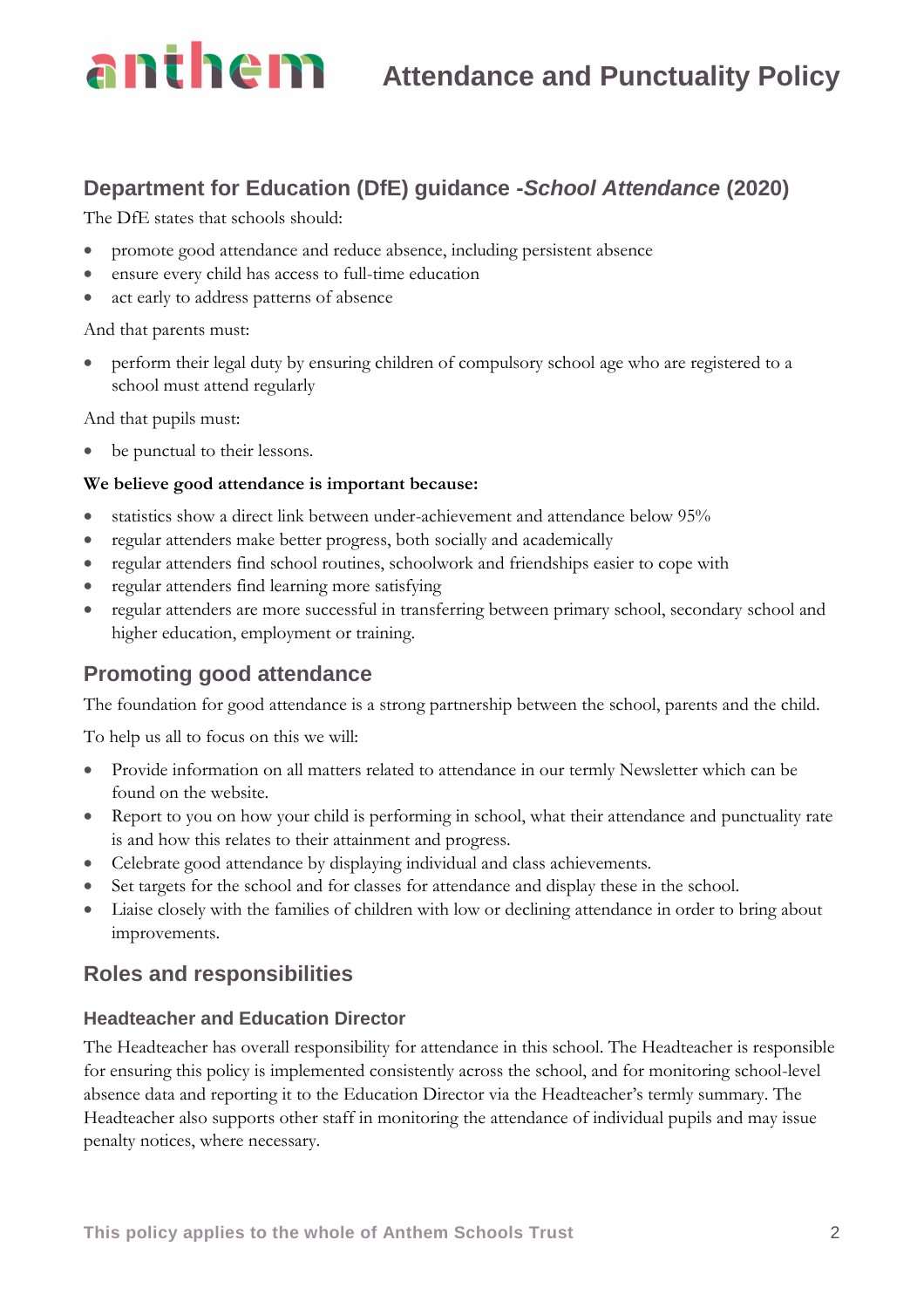### anthem **Attendance and Punctuality Policy**

The Education Director will monitor and oversee the school's work in promoting regular and improved attendance by reviewing the weekly Integris/SIMS reports and the Headteacher's termly summary. (S)he will ensure that any negative patterns of attendance are challenged and provide support to remedy this.

#### **School attendance lead**

A member of the senior leadership team will oversee, direct and coordinate the school's work in promoting regular and improved attendance and will ensure the attendance policy is consistently applied throughout the school. This person will also ensure that attendance is both recorded accurately and analysed. (S)he will ensure that attendance issues are identified at an early stage and that support is put in place to deal with any difficulties.

If absence is frequent or continuous, except where a child is clearly unwell, staff will discuss with parents/carers the need and reasons for their child's absence and will encourage them to keep absences to a minimum. A note or explanation from a pupil's home does not mean an absence becomes authorised. The decision whether or not to authorise an absence will always rest with the school.

#### **Classroom staff**

- Ensure that all students are registered accurately.
- Promote and reward good attendance with students at all appropriate opportunities.
- Liaise with the attendance lead on matters of attendance and punctuality.
- Communicate any concerns or underlying problems that may account for a child's absence.
- Support pupils with absence to engage with their learning once they are back in school.

#### **Pupils**

- Attend every day unless ill or have an authorised absence.
- Arrive in school on time.
- Go to all registrations and lessons on time.
- Take responsibility for registering at the reception desk if late or leaving the school site during school hours.

#### **Parents/carers**

Ensuring your child's regular attendance at school is a parent/carer's legal responsibility and permitting absence from school that is not authorised by the school creates an offence in law.

Parents must:

- inform the school on the first day of absence
- discuss with the tutor/class teacher any planned absences well in advance
- support the school with their child in aiming for 100% attendance each year
- make sure that any absence is clearly accounted for by telephone or text on the first and subsequent days of absence, or by letter if a phone is unavailable
- avoid taking their child out of school for non-urgent medical or dental appointments
- only request leave of absence if it is for an exceptional circumstance.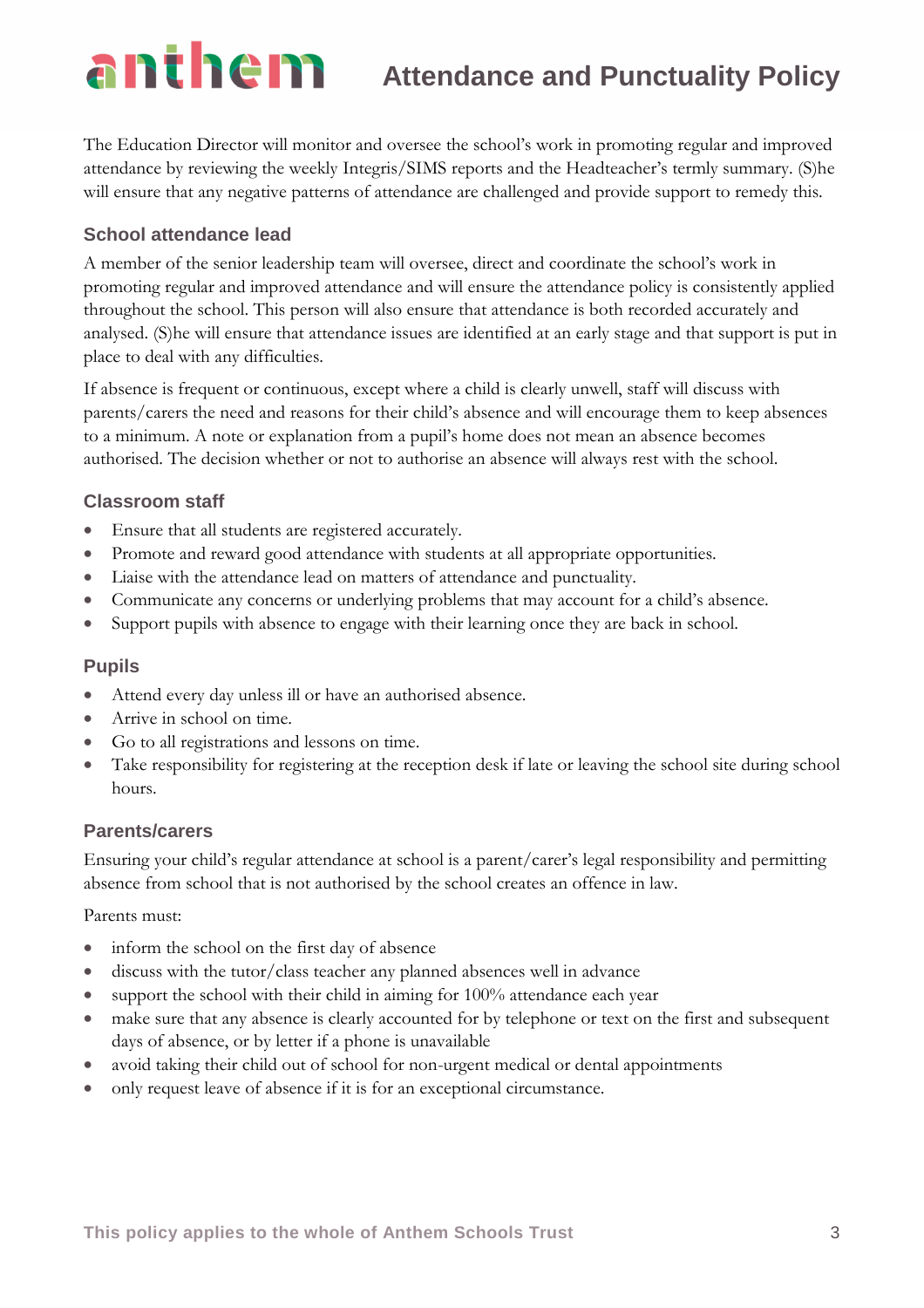# **Antinem Attendance and Punctuality Policy**

#### **Request for leave of absence**

Headteachers may not grant any leave of absence during term time unless there are exceptional circumstances.

The length of the authorised absence, as well as whether absence is authorised at all is at the Headteacher's discretion. The fundamental principles for defining *exceptional* are rare, significant, or unavoidable, which means the event could not reasonably be scheduled at another time. There is no legal entitlement for time off in school term time to go on holiday and in the majority of cases holiday will not be authorised.

Parents/Carers wishing to apply for leave of absence need to fill in the Request for leave of absence application form on our website. On receipt of the application form, together with any supporting documentation, consideration will be given to the circumstance. A letter outlining the decision of the school will be sent to the Parents / Carers within 7 days.

If term-time leave is taken without prior permission from the school, the absence will be unauthorised see the section below on legal sanctions.

Taking holidays in term time will affect your child's schooling as much as any other absence and we expect parents to help us by not taking children out during school time.

#### **Absence through child participation in public performances, including theatre, film or television work and modelling**

Legislation sets out that a local authority licence must be obtained before a child can take part in a performance. Where the license specifies the dates that a child is to be away from school to perform, then the Head teacher will authorise those days. However, where the terms of the license do not specify dates it is at the discretion of the Head teacher to authorise leave of absence. Parents of a child performer must contact the Headteacher to discuss the nature and frequency of the work, whether the child has a valid performance licence and whether education will be provided by the employer during any future leave of absence. The Head teacher will be sympathetic to requests that are supported by a licence, as long as the school remains satisfied that this will not have a negative effect on a child's education.

Any absence recorded as part of a child's participation in a public performance is recorded as *C*, an authorised absence.

#### **Absence through competing at regional, county or national level for sport**

Parents can seek leave of absence from school for their child to take part in regional, county, national and international events and competitions. It is, however, down to the Headteacher's discretion as to whether to authorise this and they will wish to discuss with you the nature and frequency of the absence and how learning will continue if absence occurs. Permission for your child to leave early or arrive late to attend coaching and training sessions is also at the discretion of the headteacher and is not likely to be approved if it is a regular event, unless the sports club or association is providing an education tutor as part of their coaching.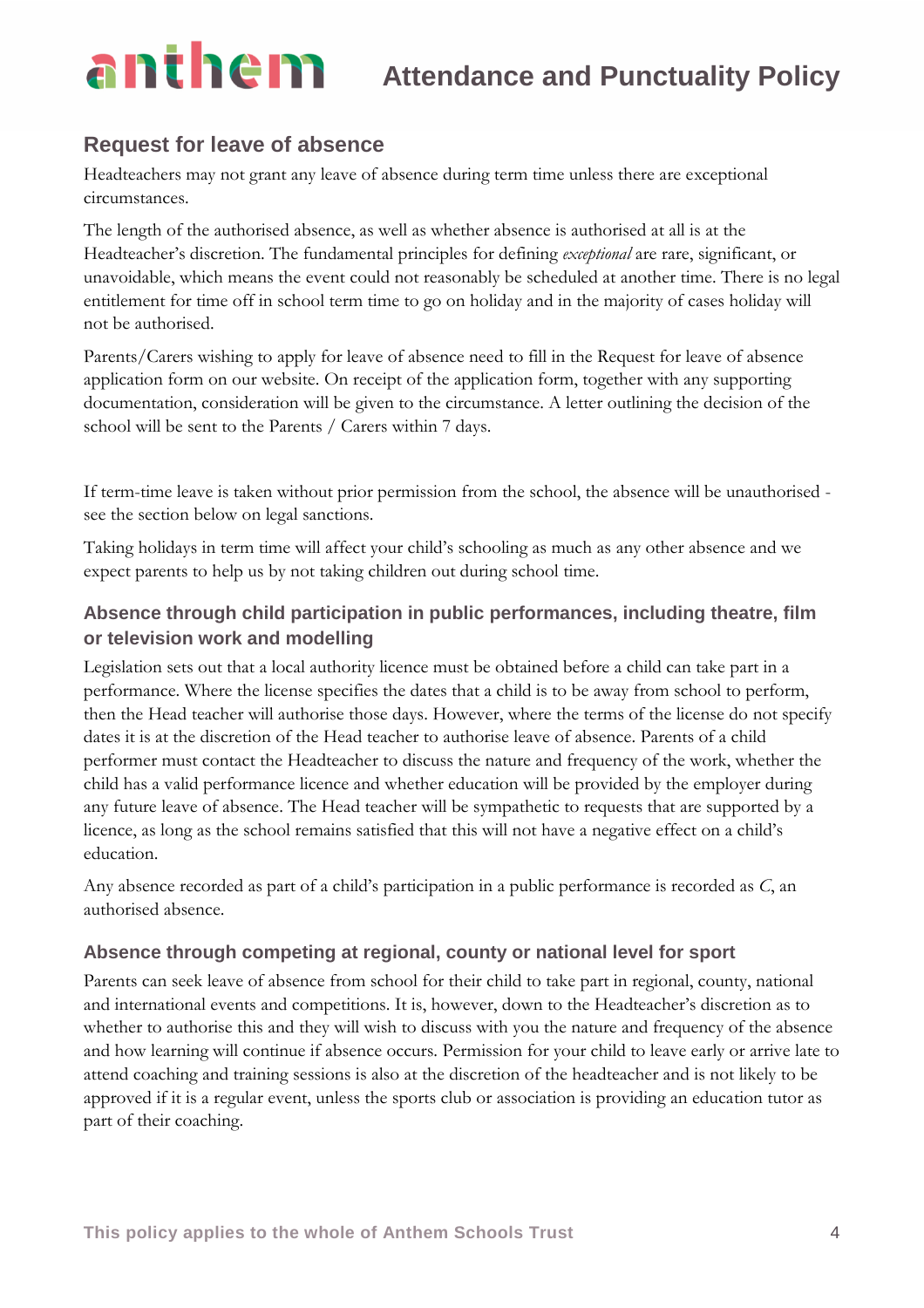# **Antine In** Attendance and Punctuality Policy

#### **Recording attendance**

Legally the register must be marked twice daily. This is once at the start of the school day, and again at the start of the afternoon session.

#### **Authorised and unauthorised absence**

Pupils are expected to attend school every day for the entire duration of the academic year unless there is an exceptional reason for the absence. There are two main categories of absences:

- **Authorised absence:** is when the school has accepted the explanation offered as satisfactory justification for the absence or given approval in advance for such an absence. If no explanation is received, absences cannot be authorised.
- **Unauthorised absence:** is when the school has not received a reason for absence or has not approved a child's leave absence from school after a parent's request. This includes:
	- o parents giving their children permission to be off school unnecessarily, such as for shopping, birthdays, to look after siblings
	- o truancy during the school day
	- o absences which have not been explained.

Absence due to illness will be authorised unless the school has a genuine concern about the authenticity of the illness. If the authenticity of the illness is in doubt, the school may ask parents to provide medical evidence, such as a prescription, appointment card or other appropriate form of evidence. We will not ask for medical evidence unnecessarily. If the school is not satisfied about the authenticity of the illness, the absence will be recorded as unauthorised and parents will be notified of this in advance.

A school can, if needed, change an authorised absence to an unauthorised absence and vice versa if new information is presented. Any changes will be communicated to parents/carers. An example of this would be where a parent states a child is unwell but on return to school there is evidence, they have been on holiday.

Please see Registration of Pupils Policy for further guidance on the recording of absence.

#### **Absence linked to Covid-19**

There will be circumstances where pupils cannot attend due to coronavirus. To account for this, the DfE has added a new category to the [school attendance regulations](https://www.legislation.gov.uk/uksi/2020/816/contents/made) to cover the 2020-21 academic year.

The new category is only for where a pupil does not attend because their travel to, or attendance at, school would be:

- against guidance from Public Health England (PHE) and/or the Department of Health and Social Care (DHSC) relating to the incidence of coronavirus or its transmission
- prohibited by any legislation or statutory directions relating to coronavirus.

In this case, parents will not be penalised, and this category will not count as absence (either authorised or unauthorised) for data collection purposes.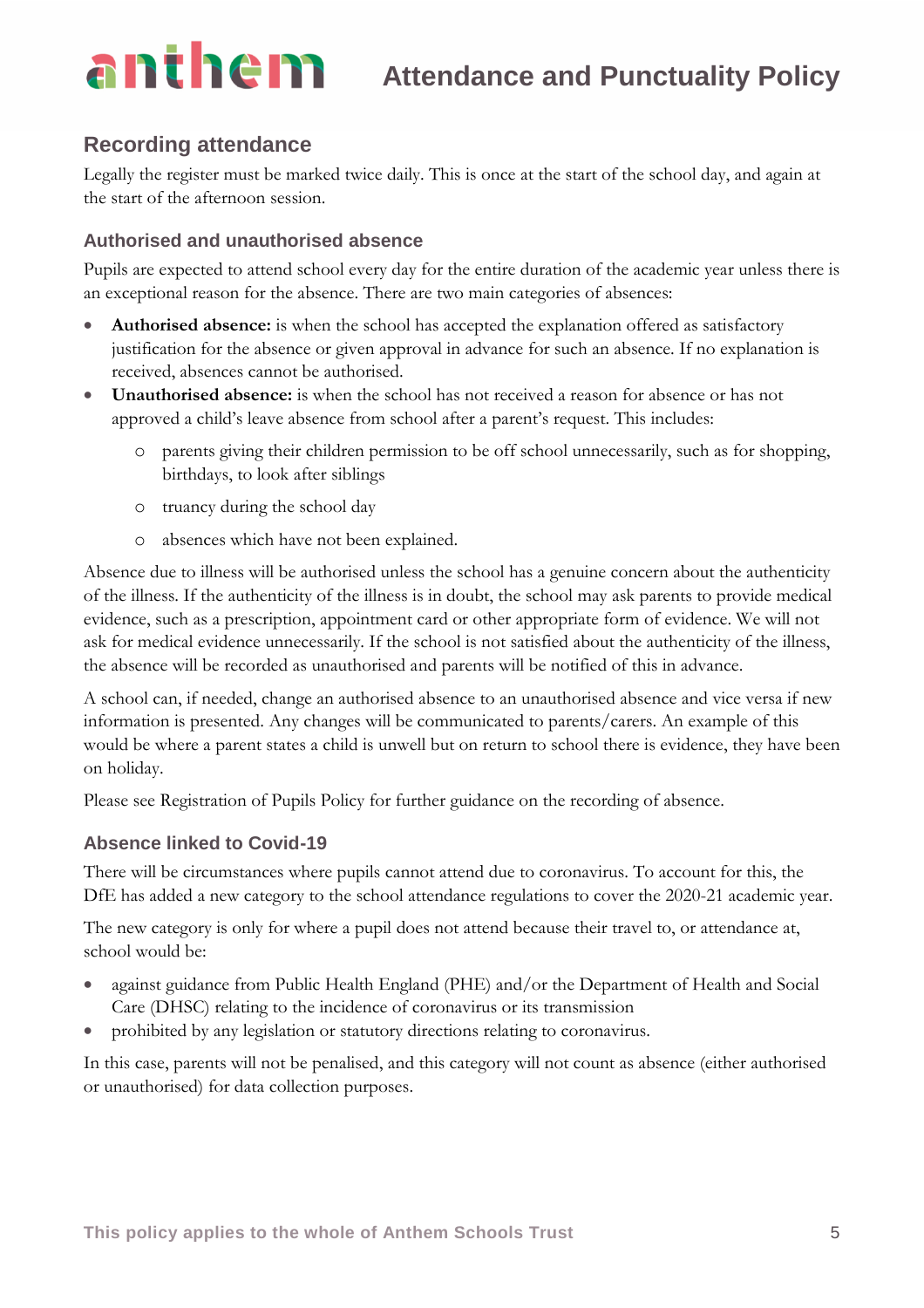# anthem

### **Attendance and Punctuality Policy**

#### **Lateness/punctuality**

It is important for pupils to be on time at the start of the morning and afternoon school sessions and to lessons. The start of school/lessons is used to give out instructions or organise work. If a child is late, they can miss work time with their class teacher getting vital information, cause disruption to the lesson for others, and it can be embarrassing leading to possible further absence.

- The school day begins and ends at the following times for each year group [*staggered start and end times due to Covid-19]*
	- Yr 7 8:20am 2:30pm Yr8 – 8:30am – 2:40pm  $Yr9 - 8:50am - 3pm$  $Yr10 - 9:10am - 3:20pm$
	- Y11  $9:20$ am  $3:30$ pm
- Morning registration is at / closes at
	- $Yr$  7 8:20am and it closes at 8:50am
	- Yr8 8:30am and it closes at 9am
	- Yr9 8:50am and it closes at 9:20am
	- $Yr10 9:10$ am and it closes at 9:40am
	- Y11  $-9:20$ am and it closes at 9:50am
- Afternoon registration is at / closes at
	- Yr 7 12:50 and it closes at 12:55pm Yr8 – 1:10pm and it closes at 1:15pm Yr9 – 1:20pm and it closes at 1:25pm Yr10 – 1:30pm and it closes at 1:35pm Y11  $-1:50$ pm and it closes at 1:55pm

All lateness is recorded daily. This information will be required by the courts, should a prosecution for non-attendance or lateness be necessary.

Arrival after the close of registration will be marked as unauthorised absence and coded U as per DfE guidance. This mark shows them to be on site but is legally recorded as an absence.

If a pupil is late due to a medical appointment, they will receive an authorised absence, coded M.

Please be advised that, where possible, doctors and dentist's appointments are to be made outside of school hours or during school holidays.

Pupils who are consistently late are disrupting not only their own education but also that of the other pupils. **Ongoing and repeated lateness after the close of registration, is considered as unauthorised absence and may be subject to legal action.**

#### **Primary school-aged pupils**

Parents must collect their child/ren promptly at the end of the school day. Where late collection is persistent and/or significantly late, the school is obliged to take any uncollected pupil to a place of safety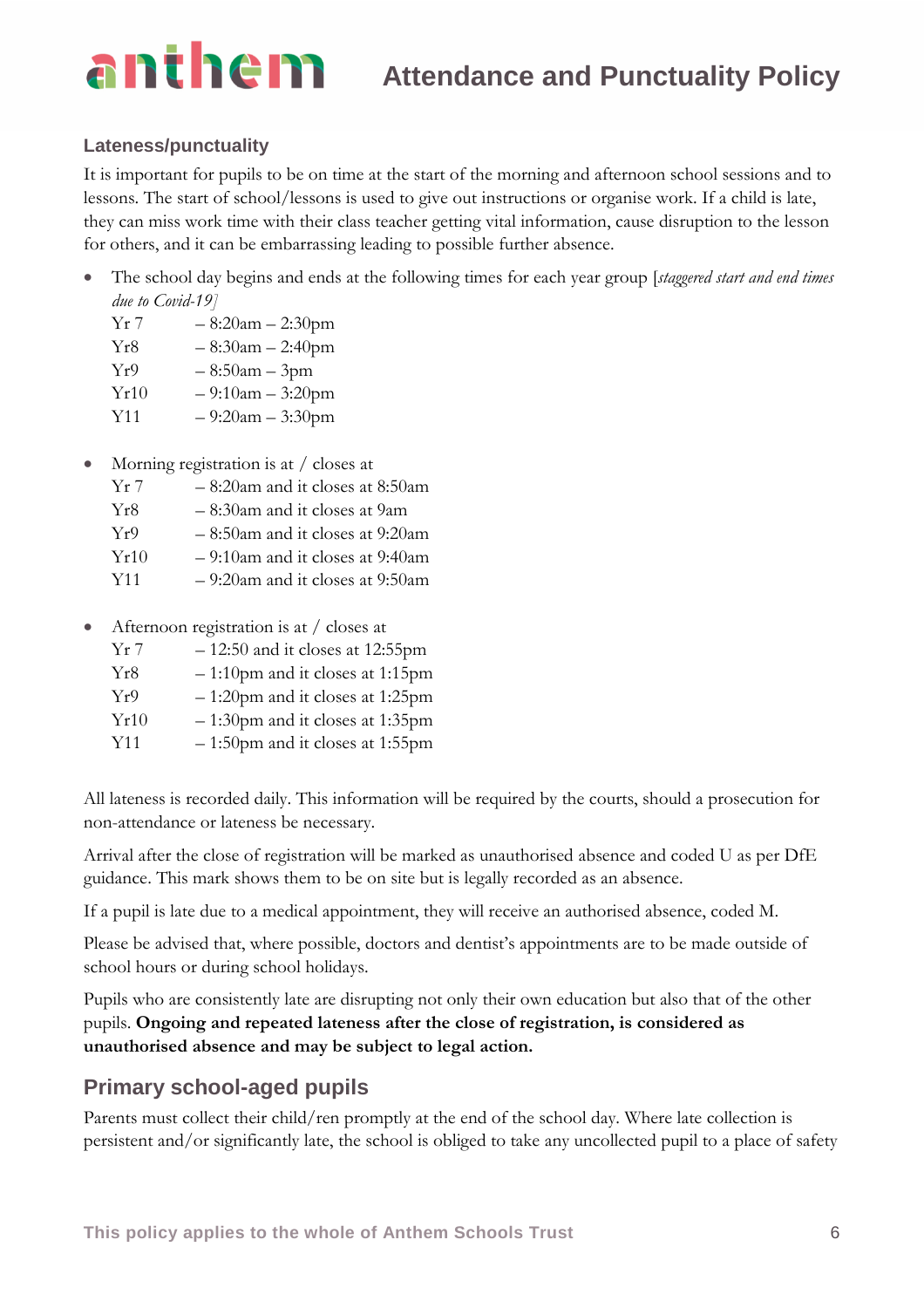### anthem **Attendance and Punctuality Policy**

and share concerns, as necessary, with other agencies. If one is available, the school may place a child into the after-school club for which the parent may be invoiced.

#### **How to report a pupil absence – information for parents**

A child not attending school is considered a **safeguarding** matter. This is why information about the cause of any absence is always required.

If your child is absent you must:

- Contact us by phone as soon as early as possible on the first day of absence call into school and report to reception.
- Send a note in on the first day they return with an explanation of the absence you must do this even if you have already telephoned us.

#### **Responding to pupil absence**

#### **If your child is absent:**

- We will telephone or text you on the first day of absence if we have not heard from you this is because we have a duty to ensure your child's safety as well as their regular school attendance.
- If absence continues on the second day, then a second attempt to call will be made.
- If absence continues for a third day, then the school will make a home visit. If no contact is made, then a letter will be left.
- Where appropriate a request for a safe and well check conducted by the Police/PCSO will be made. If a Social Worker is involved with the family, then they will be informed. If there are concerns relating to safeguarding, then a CSC referral will be made.
- We will invite you in to discuss the situation with our attendance officer and/or pastoral leaders or senior member of staff if absences persist.
- We will refer the matter to the Educational Welfare Officer if absence is unauthorised and falls below 90%

#### **Child missing in education.**

If your child is not seen and contact has not been established with any of the named parents/carers, after the first day we will make all reasonable enquiries to establish contact with parents/carers and the child, including making enquiries to known friends, wider family, and visiting the family home to try to establish contact.

If there has been no contact after three days of absence, the school will start the *child missing in education*  procedures and notify relevant agencies such as the relevant LA Child Missing in Education team, the Education Welfare Officer or Police or Social Services. If the pupil is a Looked After Child, or has been identified as a vulnerable pupil, these agencies may be notified on the first day of absence.

If your child is leaving our school other than when leaving at the end of Year 11 parents are asked to give the attendance officer comprehensive information about their plans, including any date of a move and your new address and telephone numbers, your child's new school and the start date when known. This should be submitted to our school in writing.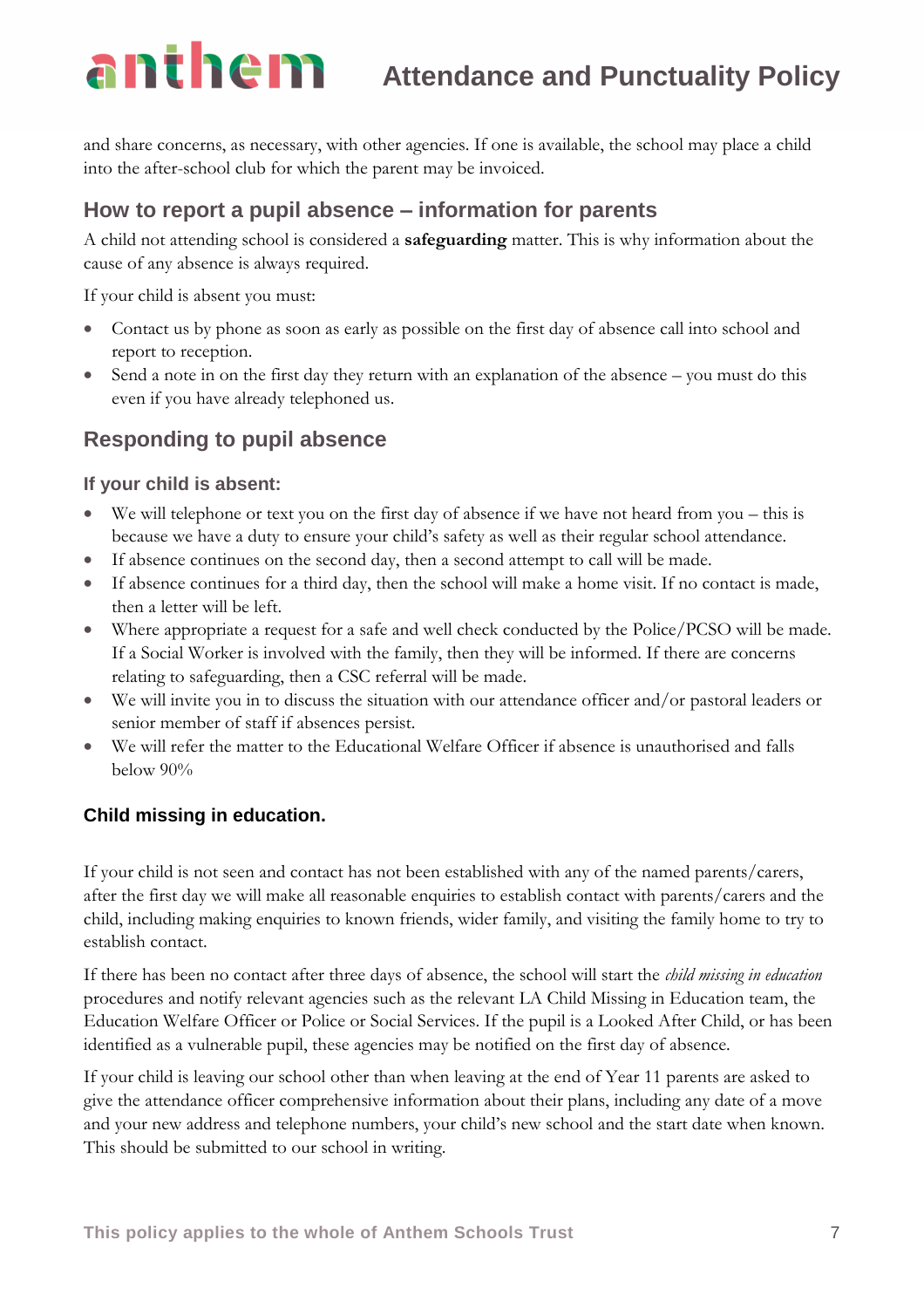#### anthem **Attendance and Punctuality Policy**

If pupils leave and we do not have the above information, then your child is considered to be a *child missing in education*. This requires schools and local authorities to then carry out investigations to try and locate your child, which includes liaising with Children's Services, the Police and other agencies. By giving us the above information, these investigations can be avoided.

#### **10 days' absence**

We have a legal duty to report the absence of any pupil who is absent without an explanation for 10 consecutive days. If the child is not seen and contact has not been established with the named parent/carer then the local authority is notified that the child is *at risk of missing*. Please be aware that the Trust expects its schools to report this unexplained absence sooner than the 10-day period, if it is deemed that there are significant concerns of harm. Children's Services staff will visit the last known address and alert key services to locate the child. Parents are expected to help us by making sure we always have an up-to-date contact number. There will be regular checks on telephone numbers throughout the year.

#### **Persistent absence**

We understand that some absence is unavoidable due to chronic illness for example. However, if a child misses 10% (three weeks/sessions) or more schooling across the school year, for whatever reason, they are defined by government as *persistent absentees*.

As such, we monitor all absence thoroughly and all attendance data is shared with the Trust, local authority and the DfE.

Children are sometimes reluctant to attend school for a variety of reasons. Any problems with regular attendance are best sorted out between the school, the parents/carers and the child. **If a child is reluctant to attend, it is never better to cover up their absence or to give in to pressure to excuse them from attending.** This gives the impression that attendance does not matter and may make things worse.

Parents should contact their child's class teacher immediately and openly discuss any worries. Your child could be avoiding school for a number of reasons – difficulties with schoolwork, bullying, friendship problems, family difficulties. **It is important that we identify the reason for your child's reluctance to attend school and work together to tackle the problem.** 

If your child has had absence and their attendance level is falling towards 96%, we will contact you and, depending on the reasons for the absence, will invite parents/carers to attend a meeting to formulate a formal attendance plan. Any further unauthorised absence will escalate to a formal attendance panel meeting with our senior leadership team before a decision is made to refer to our Education Welfare Officer.

Please refer to the Trust "Administration of Medicines and Supporting children with medical conditions" Policy for long term absences due to ill health.

#### **Absence linked to anxiety or SEND**

We understand that for some children absence can be due to anxiety and other mental health difficulties. We understand this anxiety and these difficulties may be increased due to Covid-19 and extended school absence. These children may need adjustments to their daily routines, timetables, or other school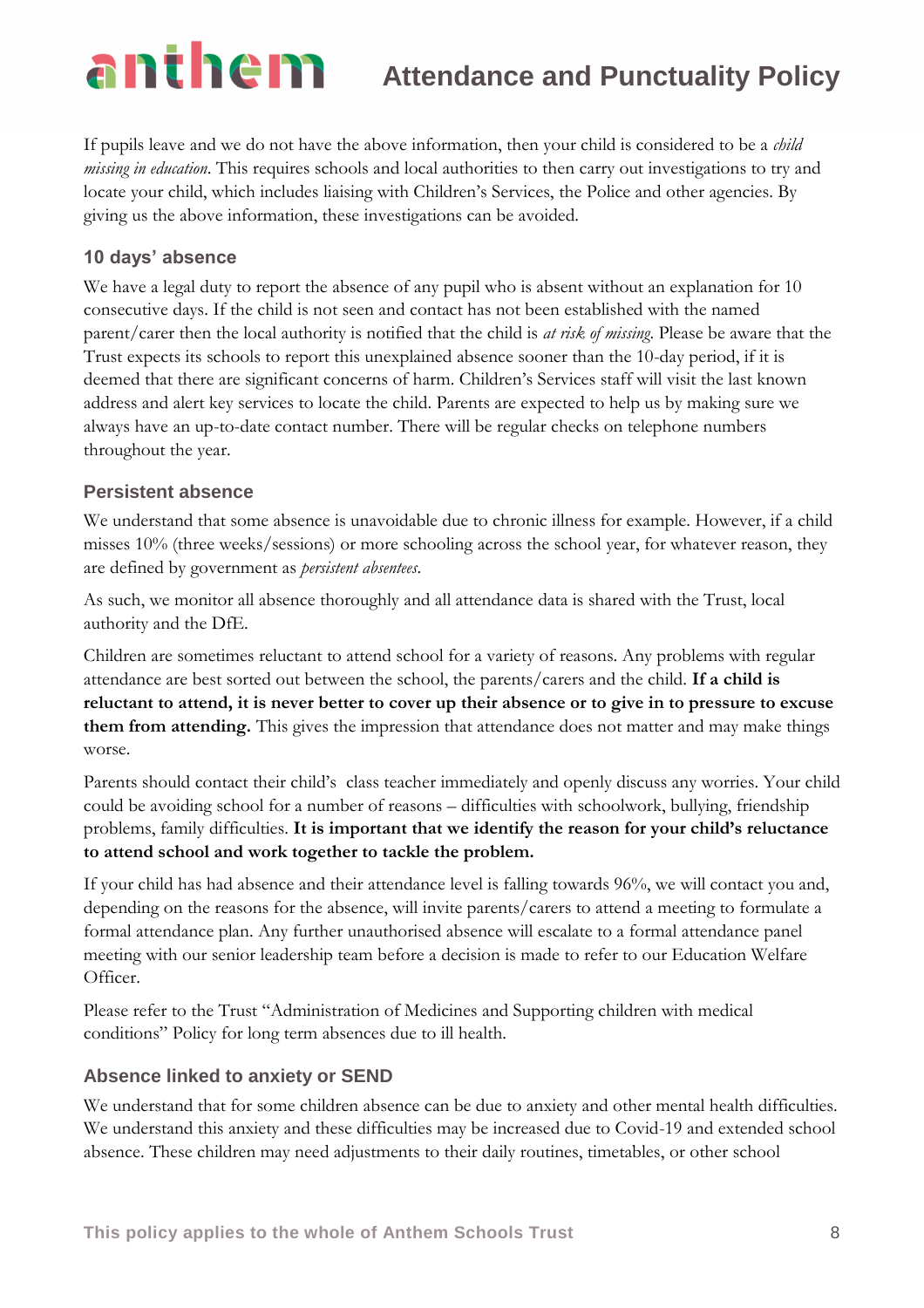## **Attendance and Punctuality Policy**

environment factors to support their needs. We aim to work with parents and other support agencies to understand and support these children rather than taking a punitive approach. Parents who are concerned their child may be suffering from school-related anxiety should speak to the school SENCO in the first instance.

#### **Legal sanctions**

anthem

Schools and Local Authorities can fine parents for the unauthorised absence of their child from school, where the child is of compulsory school age.

If issued with a penalty notice, parents must pay  $\frac{1}{60}$  within 21 days or  $\frac{1}{6}$ 120 within 28 days. The payment must be made directly to the local authority.

The decision on whether or not to issue a penalty notice ultimately rests with the Headteacher, following the local authority's code of conduct for issuing penalty notices. This may take into account:

- a number of unauthorised absences occurring within a rolling academic year
- one-off instances of irregular attendance, such as leave taken in term time without permission
- where an excluded pupil is found in a public place during school hours without a justifiable reason.

If the payment has not been made after 28 days, the local authority can decide whether to prosecute the parent or withdraw the notice.

#### **Record preservation**

School registers are legal documents. We will ensure compliance with attendance regulations by keeping attendance records for at least three years. Computer registers will be preserved as electronic back-ups or microfiche copies.

There are key policies that are relevant to pupil attendance, registration procedures, and following up on pupil absence which, for your convenience, are listed below:

- Anti-bullying
- School Behaviour
- Child Protection and Safeguarding
- **Exclusions**
- Registration of Pupils
- Missing Children
- Administration of Medicines and Supporting Children with medical conditions

Key documents to refer to:

- School Attendance August 2020
- Keeping Children Safe in Education 2020

#### **Study leave**

\*For academic year 2020/2021, the academy will follow government guideline relating to COVID-19